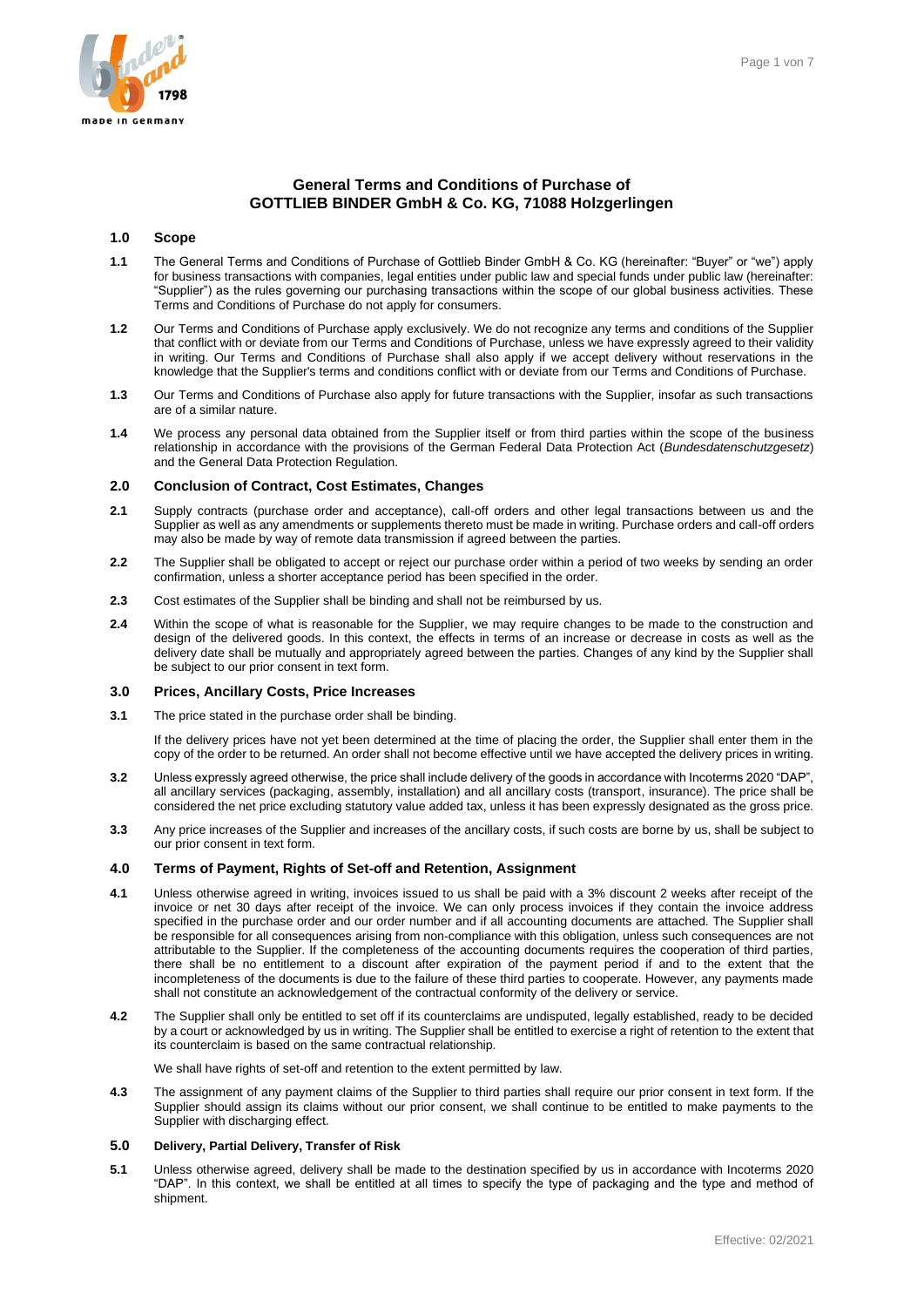

- **5.2** The delivery dates and deadlines specified in the purchase order or call-off order shall be binding for the Supplier.
- **5.3** The receipt of the goods and the complete shipping documentation at our premises or at the receiving location designated by us shall be decisive for compliance with the delivery date or the delivery period. If delivery does not take place as a "delivery duty paid", the Supplier shall be obligated to make the goods available in due time, in consideration of the usual amount of time for loading and shipping, and to take the loading and shipping time into account accordingly.
- **5.4** The risk of accidental loss or deterioration of the goods shall pass to us only after the delivery or services have been handed over to us at the agreed place of performance and, if formal acceptance has been agreed, have been accepted by us.
- **5.5** In the case of call-off orders, we shall determine the quantity of the individual call-off and the dates for the partial delivery. Notifications of the anticipated demand or the anticipated call-off quantity shall not constitute an obligation to purchase but are instead intended for information purposes only. Call-off orders can also be made by electronic transmission in accordance with the generally accepted standards.
- **5.6** In the event of overdelivery or underdelivery of the ordered quantities and in the event of early delivery, we reserve the right to refuse acceptance of the delivery at the expense of the Supplier or to adjust the invoice accordingly.
- **5.7** The Supplier shall notify us without undue delay if it becomes apparent that the delivery date may be exceeded, stating the reasons and the expected duration of the delay. By unconditionally accepting the late delivery, we shall not waive our rights relating to the late delivery.
- **5.8** The delivery shall be carried out in such a way that the statutory and regulatory provisions in force at the time of delivery, in particular EC Directives, the German Equipment Safety Act (*Gerätesicherheitsgesetz*), accident prevention and other occupational health and safety regulations, are observed. The CE mark must be clearly visible and the conformity or manufacturer's declaration as well as the identification number of the goods must also be provided.

# **6.0 Delay in Delivery, Force Majeure**

- **6.1** If the Supplier is in default, we shall be entitled, after setting a reasonable deadline, to demand payment of a contractual penalty - in addition to any further statutory rights - in the amount of 0.5% of the net order value per week commenced, however, no more than 5% of the net order value of the late delivery, unless the Supplier is not responsible for the delay in delivery. Any contractual penalty paid shall be offset against any claims for damages. In all other respects, the statutory provisions shall apply. Acceptance of the late delivery shall not constitute a waiver of claims for damages or the contractual penalty.
- **6.2** If events of force majeure occur, i.e. impediments to delivery and performance through no fault of the Supplier lasting longer than 14 calendar days, the Buyer shall be notified thereof without undue delay. In this case, the Supplier shall be entitled to postpone performance for the duration of the hindrance and an appropriate start-up period. The Buyer shall be entitled to withdraw from the contract, in whole or in part, on account of the part not yet performed if the Supplier has failed to comply with its aforementioned duty to inform, has assumed the production risk, and the impediment to performance is not just temporary in nature. The following shall be deemed equivalent to force majeure: strike, lockout, official interventions, shortage of energy and raw materials, transport bottlenecks for which the Supplier is not responsible, operational hindrances for which the Supplier is not responsible (for example due to fire, water and machine damage, epidemics) and any other hindrances which, viewed objectively, have not been culpably caused by the Supplier.

# **7.0 Defects of Title and Material Defects, Limitation Period**

- **7.1** We must notify the Supplier of any visible defects without undue delay after delivery of the products and of any hidden defects without undue delay after their discovery. The notification of defects by us shall in any case be deemed to be without undue delay if such notification is provided within 10 working days after the discovery of defects that are not detectable upon proper inspection and within 4 working days after delivery at the destination in the case of any other obvious defects. Furthermore, Section 377 of the German Commercial Code (HGB) shall remain unaffected, including any longer periods for notification of defects resulting therefrom.
- **7.2** Any payments made by us shall not constitute an acknowledgement of the absence of defects.
- **7.3** Unless otherwise provided for in these Terms and Conditions of Purchase, the statutory provisions regarding material defects and defects of title shall apply.
- **7.4** In principle, we shall have the right to choose the type of supplementary performance.

We shall be entitled to remedy the defect ourselves at the Supplier's expense if the Supplier fails to meet its obligation to remedy the defect within a reasonable time limit set by us.

In addition, the Supplier shall bear the costs arising in connection with the rectification of the defect, in particular transport, dismantling and installation costs as well as any administrative costs, regardless of fault. In particular, the Supplier shall also bear such costs arising from the fact that we have to participate in any programs for the rectification of defects of our customers. Any further legal or other contractual claims for damages due to defective delivery shall remain unaffected.

**7.5** Unless otherwise agreed, material defects and defects of title shall become time-barred 3 years after delivery. If a material defect is discovered within the above-mentioned periods, it shall be presumed that the defect already existed at the time of transfer of the risk, unless this presumption is incompatible with the nature of the object or defect. In the case of replacement deliveries and delivered goods that have been rectified or repaired due to claims for defects, the limitation period shall begin to run again at the time when the claims for defects have been fully satisfied, provided that the seller acknowledges the claims for defects and does not merely satisfy them as a gesture of goodwill.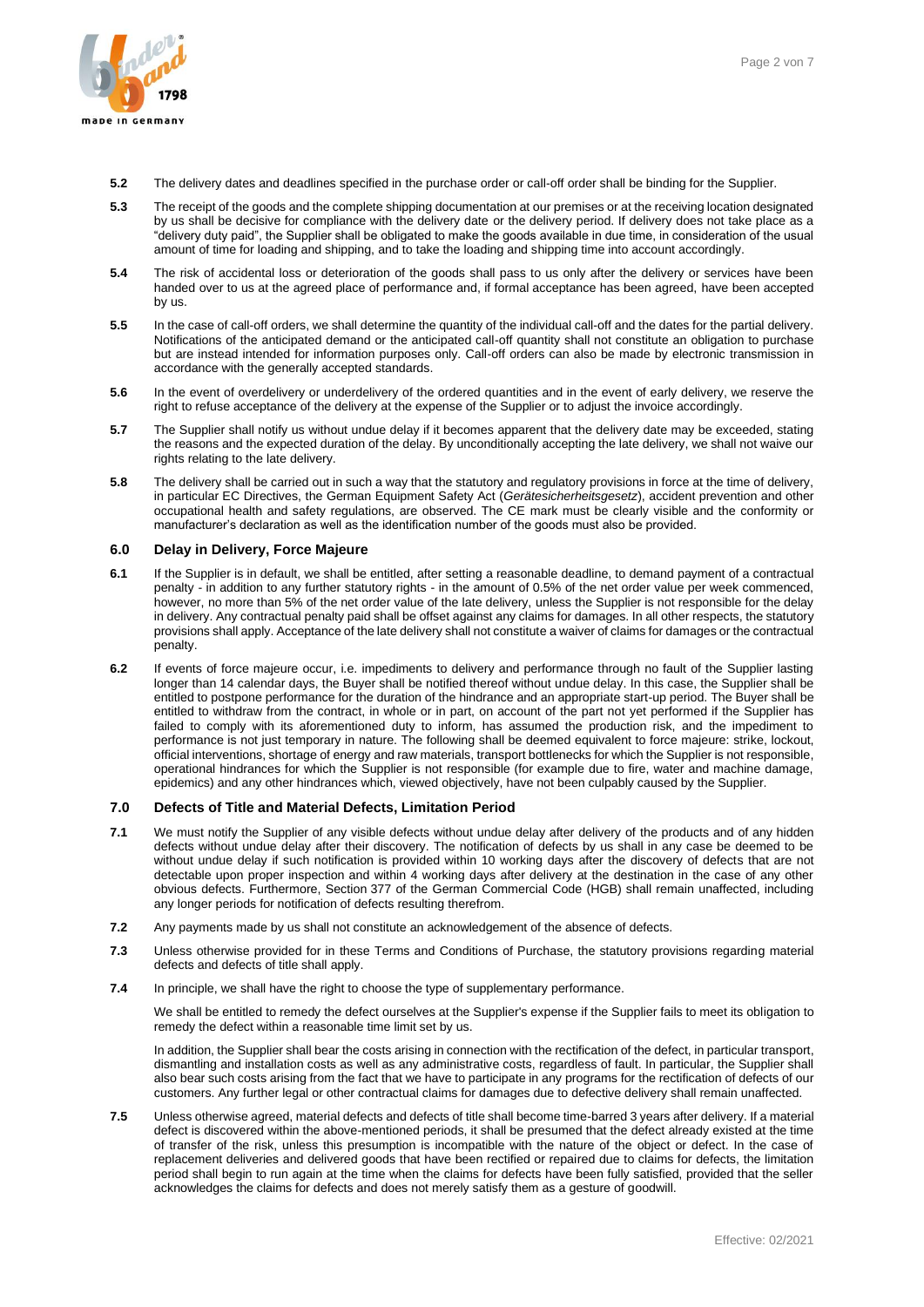

**7.6** Other claims on our part due to any culpable breach of contractual or other obligations shall remain unaffected.

### **8.0 Product Liability, Liability Insurance Protection**

- **8.1** If any claims are asserted against us on the basis of product liability, the Supplier shall be obligated to indemnify us against such claims of third parties upon first request if and to the extent that the damage was caused by a defect in the goods delivered by the Supplier. In the event of any liability on our part that is dependent on fault, this shall only apply if the Supplier is at fault. The Supplier shall bear the burden of proof in this respect.
- **8.2** Within the above limits, the Supplier shall also be obligated to reimburse us for all costs and expenses, including the costs of any legal proceedings or recall action. We shall inform the Supplier of the content and scope of the recall measures to be taken - to the extent possible and reasonable - and give the Supplier the opportunity to respond. The Supplier shall be obligated to demonstrably maintain extended insurance for product liability and recall costs with an appropriate amount of coverage per person/property damage for the goods to be delivered and hereby assigns to us all claims for compensation under this insurance. We hereby accept this assignment. If such assignment is not permitted under the insurance contract, the Supplier shall hereby instruct the insurer to make any payments only to us. Any further claims on our part shall thereby remain unaffected. Upon request, the Supplier shall provide us with evidence that the extended insurance for product liability and recall costs has been obtained and exists. The Supplier shall refrain from any action or omission that could jeopardize the insurance coverage. Furthermore, the statutory provisions shall apply.

#### **9.0 Execution of Work, Subcontractors**

- **9.1** Any persons, who carry out work on behalf of the Supplier on our company premises or the premises of any third parties named by us in performance of the contract, shall observe the respective company regulations. Liability for accidents involving these persons on company premises shall be excluded. The exclusion of liability shall not apply for damages resulting from injury to life, body or health caused by an intentional or negligent breach of duty on the part of our legal representatives or vicarious agents. The exclusion of liability shall also not apply for any other damages based on an intentional or grossly negligent breach of duty on the part of our legal representatives or vicarious agents.
- **9.2** The involvement of subcontractors or sub-suppliers shall require our prior written consent. However, any such consent shall not affect the responsibility prescribed by law.

# **10.0 Tools and Packaging**

- **10.1** We shall retain ownership of any tools made available to the Supplier. The Supplier shall be obligated to use the tools exclusively for manufacturing the goods ordered by us. In the case of any tools manufactured by the Supplier or third parties commissioned by the Supplier, we shall become the owner of the tools at the latest upon payment of 80% of the tool costs. Furthermore, we shall become co-owners of the tools in proportion to the payments made relative to the agreed tool prices. If the tools are to remain at the Supplier after the above payments have been made, the transfer of the tools shall be replaced by the Supplier holding these tools in safe custody for us free of charge. The Supplier shall be obligated to use all tools exclusively for manufacturing the goods ordered by us. The Supplier shall mark the tools as our property or the property of the person named by us.
- **10.2** The Supplier shall be obligated to insure the tools owned by us at the original value against material damage at its own expense and hereby assigns to us all claims for damages under this insurance. We hereby accept this assignment. If such assignment is not permitted under the insurance contract, the Supplier shall hereby instruct the insurer to make any payments only to us.
- **10.3** The Supplier shall be obligated to carry out all required servicing and inspections of the tools and any necessary maintenance and repair work, including the purchase of any necessary replacements, in a timely manner and at its own expense. The Supplier shall bear the risk of accidental loss of the tools at the Supplier. Any incidents concerning the tools shall be reported to us immediately.
- **10.4** In the event of discontinuation of delivery, the submission of an application for or the commencement of insolvency proceedings, or the termination of the supply contract by us, we shall be entitled to demand the return of any tools, if necessary, subject to payment of the remaining tool costs, without the Supplier having a right of disposal or right of retention of any kind whatsoever.
- **10.5** If the Supplier has commissioned third parties to manufacture tools or if the tools are left at third parties for the purpose of manufacturing the goods to be delivered or parts thereof, the Supplier shall be obligated to enter into corresponding agreements with the third parties which grant us the aforementioned rights vis-à-vis the third parties in the event of full payment of the tool costs. To the extent that we have not already acquired ownership of the tools, the Supplier shall assign its claims against the third party for the return of the tools and any other claims relating to the tools to the extent that we have paid the tool costs owed to the Supplier. We hereby accept this assignment.
- **10.6** Insofar as any payments of the Supplier to third parties in respect of the tools are still outstanding, in the event of termination of the contract, the submission of an application for the commencement of insolvency proceedings against the Supplier or the insolvency of the Supplier, we shall be entitled to make payments to the third party, with simultaneous assignment of all claims of the Supplier against the third party relating to the tools, instead of paying the outstanding tool costs to the Supplier. The Supplier hereby agrees to such assignment in this case.
- **10.7** The Supplier shall be obligated to take back the packaging at the location of the delivery address at its own risk and expense. If we must bear the packaging costs as an exception, the invoiced packaging shall be credited to us at full value upon return, provided that such packaging is reusable.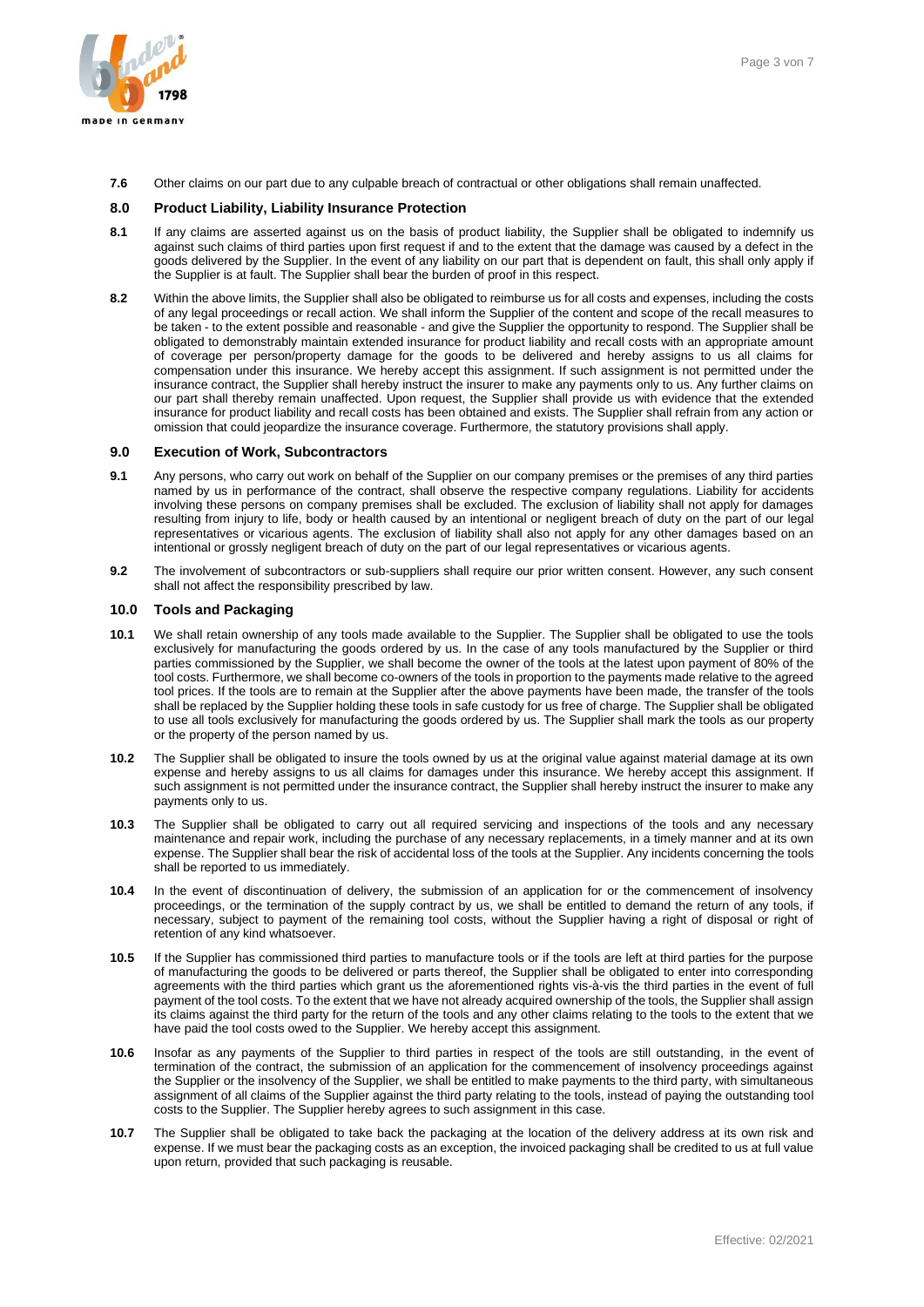

# **11.0 Property Rights of Third Parties**

- **11.1** The Supplier warrants that no rights of third parties shall be infringed in connection with its delivery or by the delivery itself.
- **11.2** The Supplier undertakes to indemnify and hold us harmless from and against any and all claims of third parties arising from the delivery or performance due to any infringement of property rights and to reimburse us for all costs and expenses incurred.
- **11.3** This shall not apply if the Supplier has manufactured or provided the goods or services in accordance with drawings, models or other equivalent documents provided by us or our instructions and does not know or should not have known in connection with the goods or services provided by it that this would infringe the property rights of third parties.
- **11.4** The Supplier shall give notice of the use of any published and unpublished proprietary and licensed property rights and property right avoidances relating to the delivered goods.

#### **12.0 Dangerous Goods**

- **12.1** For materials (substances, preparations) and objects (e.g. goods, parts, technical equipment, unclean empty containers), which may pose a risk to human life and health, the environment or property due to their nature, characteristics or condition, and which therefore require special treatment due to regulations with regard to packaging, transport, storage, handling and waste disposal, the Supplier shall submit to us with the offer a fully completed safety data sheet and an accident instruction sheet (transport) that is correct in accordance with the statutory provisions and shall comply with all other applicable legal provisions, in particular the regulations on the transport of dangerous goods. In the event of any changes to the materials or the legal situation, the Supplier shall provide us with an updated safety data sheet and instruction sheet. The Supplier shall submit to us annually, without being requested to do so, a valid long-term supplier's declaration, stating the article number and the corresponding code number (list of goods, foreign trade statistics).
- **12.2** The Supplier shall notify us without undue delay of any known risks of infringement and any alleged infringements arising from or in connection with the goods delivered by it.

### **13.0 Quality Management**

- **13.1** The Supplier's delivery or service shall comply with the latest state of the art, the applicable safety regulations as well as all generally applicable regulations under public law and the agreed technical data and other specifications.
- **13.2** The Supplier must have a corresponding (process-oriented) quality management system (at least ISO 9001) in place. We reserve the right to verify the effectiveness of the quality management system on site at any time as part of an audit. Serial delivery may commence only after we have accepted the samples in writing. Independent thereof, the Supplier shall verify the quality of the delivered goods itself and subject them to outgoing inspections. If our customer requires further or additional testing, this shall be implemented by mutual agreement.
- **13.3** The drawings, CAD data, descriptions, etc. related to the order shall be binding for the Supplier. The Supplier shall check these for any discrepancies and notify us in writing without delay of any errors discovered or suspected. If this is not done, the Supplier shall no longer be entitled to refer to such discrepancies/errors at a later point in time. The Supplier shall remain solely responsible for all drawings, plans and calculations made by the Supplier even if these have been approved by us.
- **13.4** In the case of the delivery of tools or equipment, the Supplier shall provide us with documentation relating to their operation, maintenance and repair no later than upon delivery of the tools or equipment.
- **13.5** With regard to the parts identified in the technical documents or by means of separate agreements (parts subject to mandatory inspection), the Supplier shall record in special documents when, in what manner and by whom the delivered goods have been inspected with regard to the required characteristics and the results of the required quality tests. The test documents shall be kept for fifteen years and submitted to us if required. The Supplier shall impose the same obligation upon any sub-suppliers to the extent permitted by law.
- **13.6** To the extent that any public authorities responsible for product safety require insight into our production process and the test documents in order to verify certain requirements, the Supplier agrees to grant these authorities the same rights at its business premises at our request and to provide all reasonable support in this respect.
- **13.7** The Supplier shall be obligated to supply the delivered goods to us for 15 years after the serial production has been discontinued and to service, repair and store any tools, if they exist, free of charge.
- **13.8** Any devices, models, samples, drawings or other documents provided to the Supplier or prepared by the Supplier in accordance with our instructions shall remain or become our property. These resources may only be used to process the offer or execute the delivery of the ordered goods or services. Without our prior written consent, they may not be made available to third parties or used for any deliveries to third parties. They must be carefully stored by the Supplier free of charge and at its own risk and returned to us upon our request at any time.

# **14.0 Retention of Title, Provided Materials**

**14.1** We shall acknowledge a simple retention of title demanded by the Supplier with regard to its services. We shall, however, be entitled to further sell and process the delivered goods in the ordinary course of business without the acknowledgement of any extended or prolonged retention of title or other forms of retention of title, including any processing clauses. The Supplier shall disclose to us without delay any rights of third parties in relation to the delivered goods or parts thereof. This shall also apply for any assignments of receivables.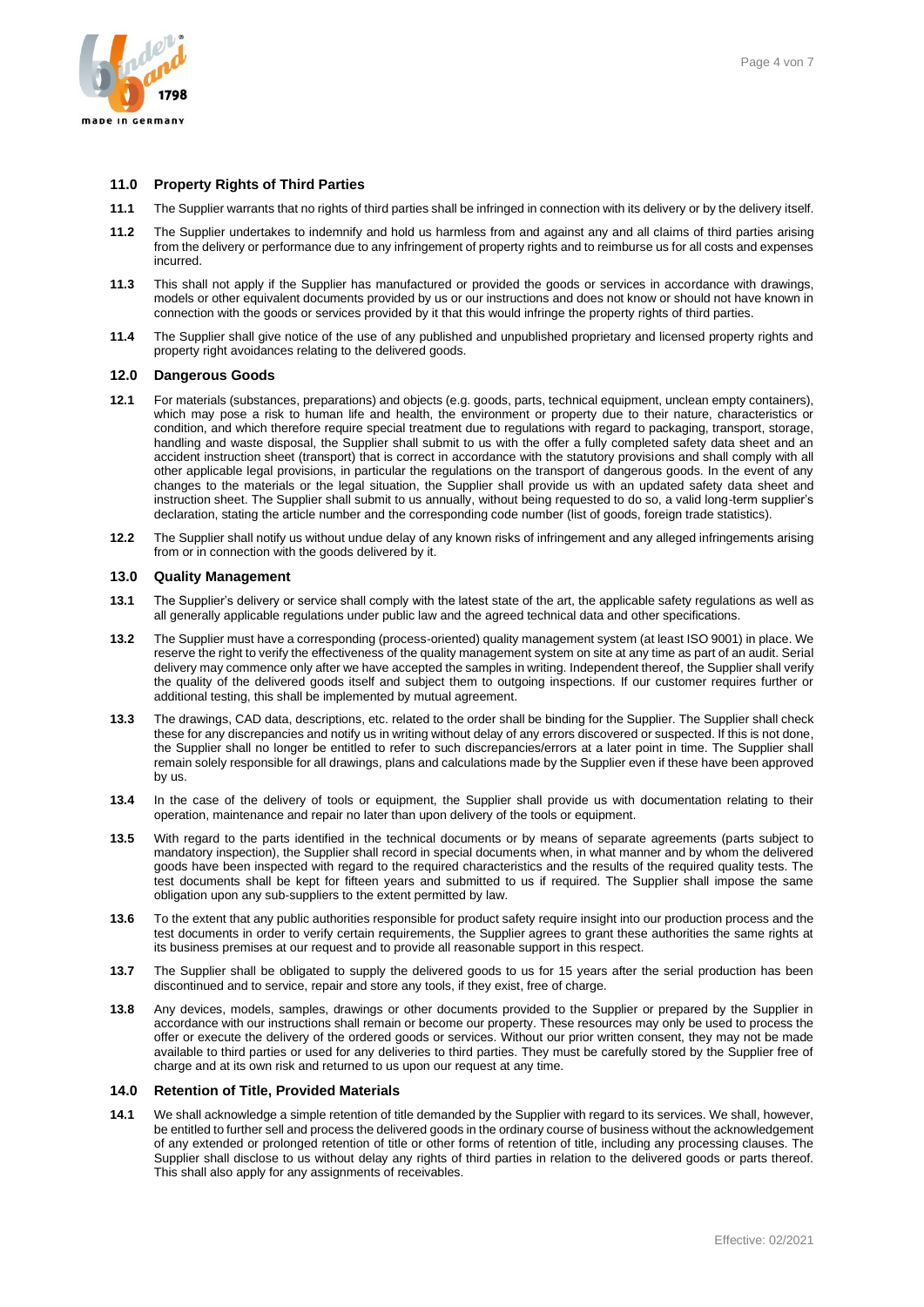

**14.2** We shall remain the owner of any materials, parts, containers or special packaging provided by us. The processing of materials and the assembly of parts shall be carried out on our behalf. If the materials provided are processed or mixed with other objects that do not belong to the Buyer, we shall acquire co-ownership of the new object according to the ratio of the value of the materials provided to the other processed or mixed objects at the time of processing. If the mixing takes place in such a way that the Supplier's object is to be regarded as the main object, it shall be deemed agreed that the Supplier shall transfer co-ownership to us in proportion to the value of the object provided; the Supplier shall hold the sole ownership or co-ownership on our behalf free of charge.

### **15.0 Confidentiality, Advertising**

- **15.1** The Supplier shall keep confidential vis-à-vis third parties all non-public commercial and technical information concerning business operations, which it has become aware of in connection with the order, as business and trade secrets, both during the existence of the business relationship and after the completion of the respective orders. Furthermore, the Supplier shall not disclose any data obtained from the business relationship with us.
- **15.2** The Supplier shall impose the obligations set out in clause 15.1 upon its vicarious agents or other third parties engaged by it and ensure compliance with these obligations.
- **15.3** The confidentiality agreement shall expire if and to the extent that the commercial and technical information concerning the business operations, equipment, facilities, etc. has become generally known or was demonstrably already known to the Supplier at the time of notification within the meaning of sentence 1.
- **15.4** The use of our inquiries, orders, order confirmations and associated correspondence for advertising purposes is not permitted. The Supplier may only advertise its business association with us with our prior written consent.

#### **16.0 Right of Withdrawal of Gottlieb Binder**

If the financial circumstances of the Supplier deteriorate significantly or if the justified application for the commencement of insolvency or comparable proceedings against the assets of the Supplier is rejected due to a lack of assets, we shall be entitled to withdraw from the contract, in whole or in part.

#### **17.0 Export Control, Origin of Goods, Customs and Security in the Supply Chain**

- **17.1** The Supplier shall inform us in its business documents of any licensing requirements or restrictions for the (re-)exportation of its goods in accordance with German, European, US export and customs regulations as well as the export and customs regulations of the country of origin of its goods and shall send us the required information for goods that are subject to licensing in good time before the first delivery. The required information may include in particular: Description of the goods, export list numbers, commercial origin of the goods, statistical goods number as well as a contact person at its company to clarify any queries.
- **17.2** The Supplier shall notify us of the trade origin and the respective prescribed preferential origin of its goods in a binding manner. For this purpose, the Supplier shall issue to us, without being requested to do so, a long-term supplier's declaration for deliveries of goods within the European Union (EU) in accordance with the applicable EU implementing regulation at the end of each calendar year. In addition, the Supplier shall enclose the respective prescribed proof of origin for any deliveries of goods from a country for which a free trade agreement/preferential agreement exists. The commercial origin shall be indicated on the respective commercial invoice and, if required, a certificate of origin shall be issued, in the case of an initial delivery, in writing by the time of the first delivery at the latest. We must be notified immediately in writing of any changes to the origin of the goods.
- **17.3** In the case of deliveries of goods across customs borders, the Supplier shall attach to the delivery all necessary documents, such as the commercial invoice and delivery bill, as well as any other information required for a complete and correct import customs declaration. With regard to the invoice, any costs not included in the price of the goods shall be listed separately in each case. In the case of free deliveries, the Supplier shall specify the market value, the information "For Customs Purpose Only" and the reason for the free delivery on the pro forma invoice.
- **17.4** The Supplier shall assist us in reducing or minimizing our payment obligations with respect to customs duties as well as costs for customs clearance.
- **17.5** The Supplier shall ensure the security of the supply chain and observe the corresponding legal requirements. The Supplier shall provide appropriate evidence upon our request, e.g. by means of certificates or declarations, and support us in the context of official audits.
- **17.6** The Supplier shall be liable to Binder for any and all losses incurred by us as a result of the Supplier's culpable breach of the obligations set forth in clause 17.

### **18.0 Compliance**

- **18.1** Within the business relationship with us, the Supplier shall not offer or grant, or demand or accept, any advantages in business dealings or in dealings with public officials, which violate applicable anti-corruption legislation.
- **18.2** The Supplier shall not enter into any agreements or concerted practices with other companies within the business relationship with us, which have the purpose or effect of preventing, restricting or distorting competition in accordance with the applicable antitrust legislation.
- **18.3** The Supplier shall use only personnel having the required work permits, shall comply with the applicable laws regulating the general minimum wage and shall impose the same obligations upon any subcontractors engaged by it.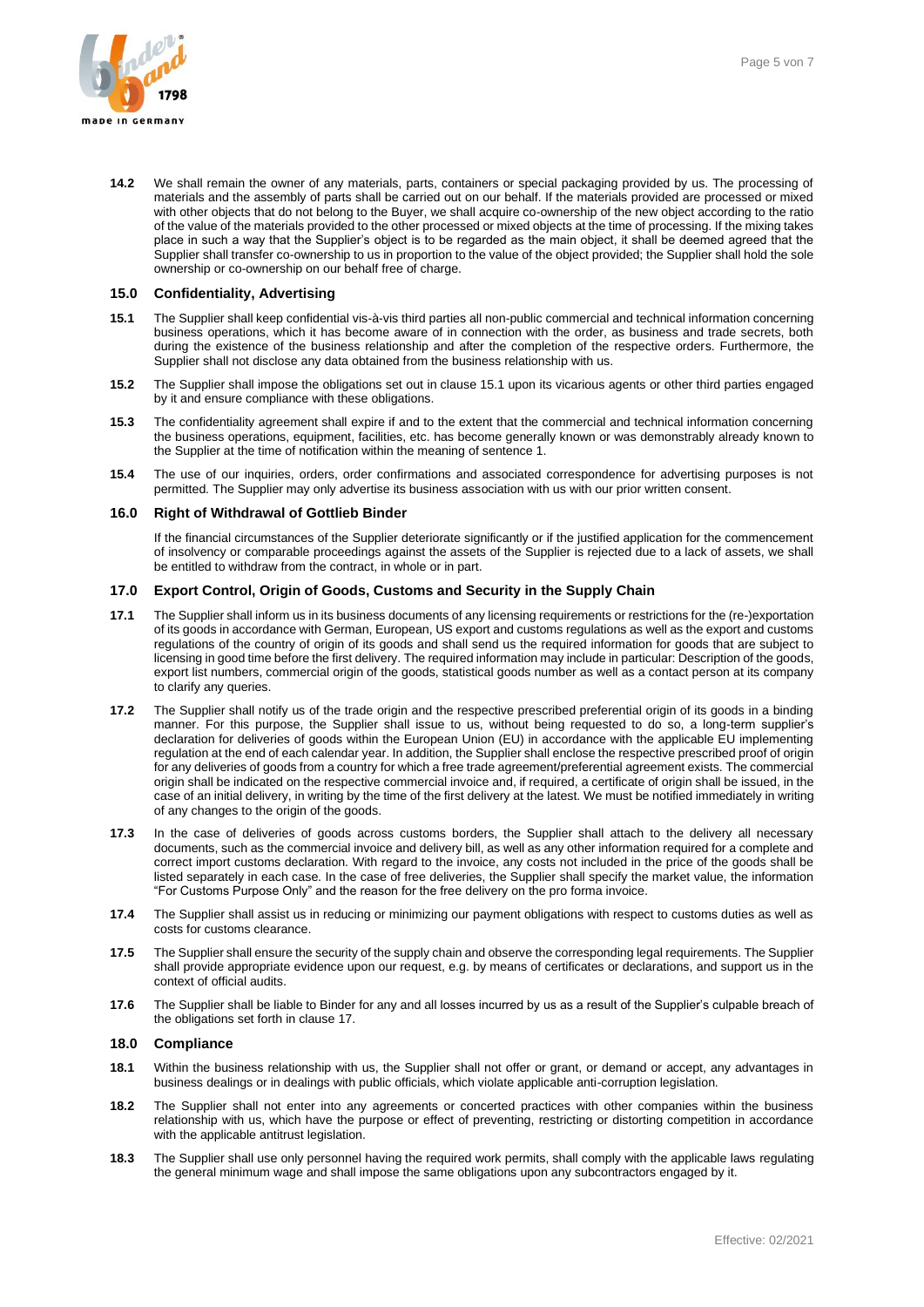

- **18.4** The Supplier shall comply with the respective statutory regulations on dealing with employees, environmental protection and occupational safety and shall take measures to avoid adverse effects for humans and the environment when conducting its activities.
- **18.5** In the event of any suspected violation of the obligations arising from clauses 18.1 to 18.4, the Supplier shall immediately clarify any potential violations and inform us of the clarification measures taken. If the suspicion proves to be justified, the Supplier must inform us within a reasonable period of the internal measures taken to prevent future violations. If the Supplier fails to comply with these obligations within a reasonable period, we reserve the right to withdraw from the contracts with the Supplier or terminate them with immediate effect.
- **18.6** In the event of any serious violations of the law by the Supplier or any violations of the provisions in clauses 18.1 to 18.4, we reserve the right to withdraw from existing contracts or terminate them without notice.

### **19.0 Additional Terms and Conditions of Purchase for Work and Services**

### **19.1 Scope**

These additional terms and conditions of purchase for work and services shall apply for all work and services of the Supplier and shall supplement our above General Terms and Conditions of Purchase. In the event of any contradictions or deviations from the General Terms and Conditions of Purchase, these additional terms and conditions of purchase for work and services shall take precedence over the General Terms and Conditions of Purchase.

#### **19.2 Acceptance of Work Performance**

- 19.2.1 We shall carry out the acceptance test within a reasonable period. The Supplier shall support us in this respect to a reasonable extent.
- 19.2.2 The principle of complete acceptance of the services provided by the Supplier shall apply. The warranty period for the services to be provided in accordance with the contract shall begin uniformly upon the complete acceptance.
- 19.2.3 Any defects identified during the acceptance test shall be recorded in an acceptance report. The Supplier shall remedy any defects preventing acceptance without delay and submit the performance for acceptance again. The Supplier shall remedy any defects, which do not prevent acceptance, within the scope of the warranty.
- 19.2.4 We shall be entitled to refuse acceptance as a whole if there are several defects that do not prevent acceptance.
- 19.2.5 The payment or use of the services shall not be deemed acceptance of the services.

#### **19.3 Rights of Use and Ownership of Work Results**

- 19.3.1 The Supplier shall transfer to us the sole ownership of the development result produced in the course of or on the occasion of the execution of the supply relationship, including industrial property rights, if the development has been commissioned by us. If we have not paid for the development result, we shall be granted a simple right of use that is unrestricted in terms of subject matter, time, place and content and is free of charge, irrevocable, transferable and sublicensable. The transferable and sublicensable right to use, reproduce and modify all types of industrial property rights shall also be granted without restrictions.
- 19.3.2 The Supplier shall grant us a simple, free of charge, transferable, sublicensable and irrevocable right to use any knowhow, development results or industrial property rights of the Supplier existing prior to the cooperation with the Supplier ("Old Industrial Property Rights") in order to be able to use, in whole or in part, the aforementioned development result or the delivery or service provided by the Supplier in all areas of use.
- 19.3.3 We shall be solely responsible for registering and asserting industrial property rights for paid developments that arise during our cooperation with the Supplier. The same shall apply for any inventions made by employees of the Supplier during the term of the contract and with regard to the execution of the contract. Any remuneration for employee inventions prescribed by law shall be borne by each individual party to the contract. Furthermore, the statutory provisions shall apply.
- 19.3.4 In the event of early termination of the contractual relationship, we shall also be entitled to these rights and they shall relate to the partial development results achieved up to the time of termination.
- 19.3.5 Upon payment of the agreed remuneration, all claims of the Supplier for granting the rights under this clause shall be satisfied. This shall also apply for the granting of rights to unknown types of use, unless this is unreasonable for the Supplier, taking into account the income and benefits from the new type of use.

# **19.4 Subcontractors**

The Supplier shall perform the commissioned services independently. No third party may be subcontracted to perform parts of the services without our prior consent. In the event of any subcontracting, the Supplier shall remain responsible for the performance and success of the services.

# **19.5 Remuneration**

Unless otherwise agreed in writing between the parties, the agreed prices shall be fixed prices, which cover all services and expenses of the Supplier.

### **19.6 Terms of Payment, Offsetting**

19.6.1 Any payments made by us shall in no case imply acceptance or acknowledgement of the contractual conformity of the performance.